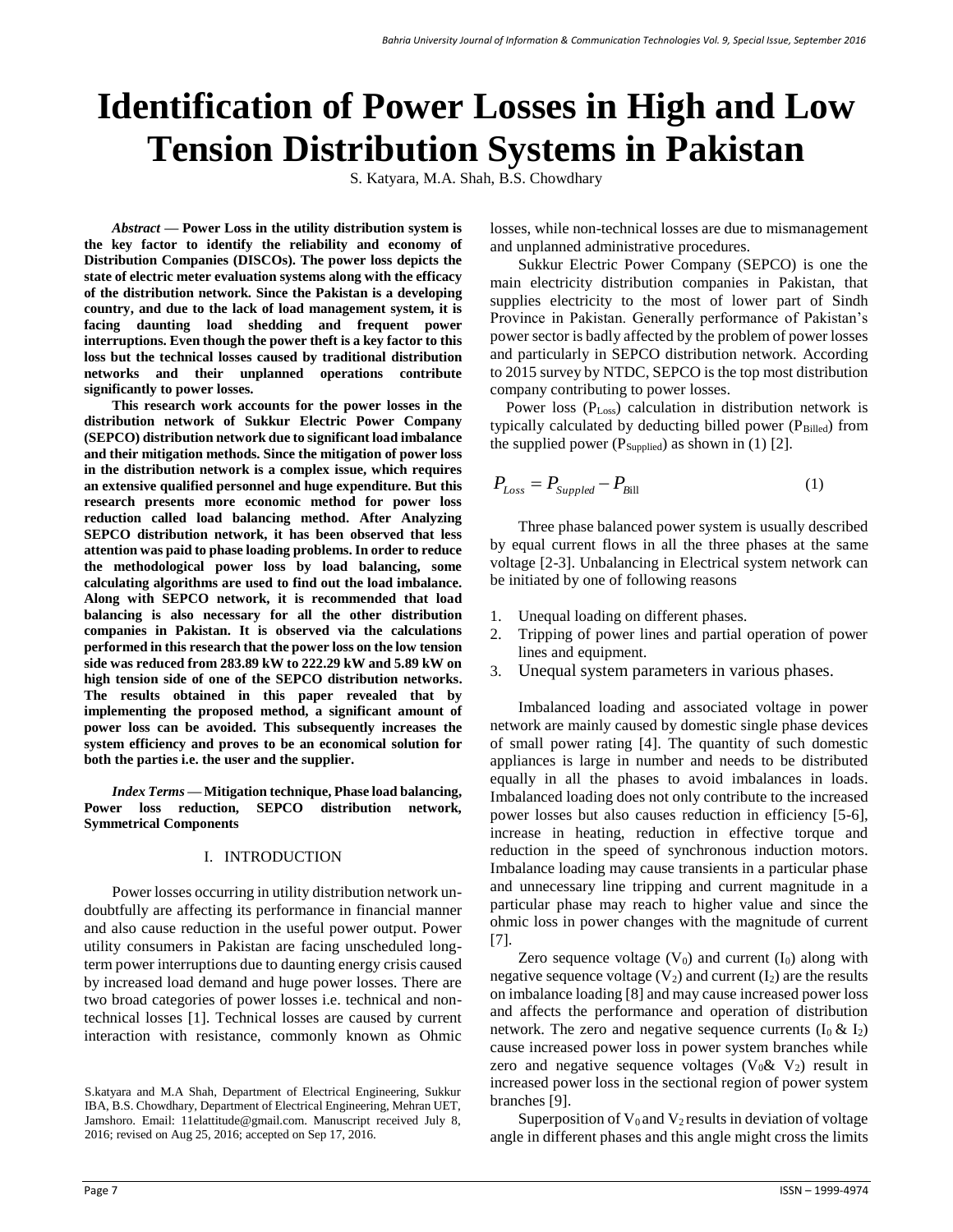[10]. The superposition of  $I_0 \& I_2$  results in increased total current in various phases that causes reduction in the declared capacity of overhead lines, cables, transformers and other system elements.

System balancing may be implemented by mitigation of zero and negative sequence voltages and currents [11]. On system's well organized load duration curve, reduction in systematic voltage imbalance can be done by balancing the loads in all phases of system through transition period of load from overload phases to underload phases. Equal load distribution does not constantly reduce the imbalance parameter to the required point. In those cases it is necessary to install phase shifting transformers, star connected capacitor banks or any other balancing facility. For balancing single phase loadings, circuits using inductive loads are established. It is so much economical to use capacitive balancing networks which do not only balance the loads but also provide reactive power compensation.

In order to reduce imbalance in three phase four wire distribution network of 11 kV feeder of 132 kV grid Station Larkana, SEPCO, method was implemented, so that the zero sequence impedance  $(Z_0)$  and zero sequence current  $(I_0)$  in the system should be decreased. The mitigation of  $I_0$  is done through load relocation [12]. Load balancing is done through circuits in which transformers operating in parallel should be linked on the low tension side of windings. In the overhead line system,  $Z_0$  is reduced by increasing line length while in  $c$ able  $Z_0$  is reduced by increasing its cross sectional area based on economic calculations of technical standardization [13].

#### II. LOAD BALANCING CALCULATIONS FOR SEPCO NETWORK

Electrical Distribution system is responsible for supplying three phase as well as single phase loads. Some countries have single phase transformers and laterals for supplying single phase loads. While in Pakistan single phase loads are supplied by three phase four wire distribution system that causes imbalance in distribution system. Along with imbalance created by single phase loads, three phase loads may also develop imbalance state due to open or short circuit conditions in both three-phase and single phase.

The one line diagram for SEPCO network developed in PSS-SINCAL softwre is shown in Fig-1, comprises 70 grid stations. Each grid station is supplying electricity in its respective territory of lower Sindh. For technical realization, the 132 kV Grid Station Larkana was considered in this research and this idea may be applied to the whole network and even to all of the DISCOs in Pakistan then. This proclamation has been proved by current level of power



Fig. 1 One-line diagram of SEPCO network generated by E- Simulation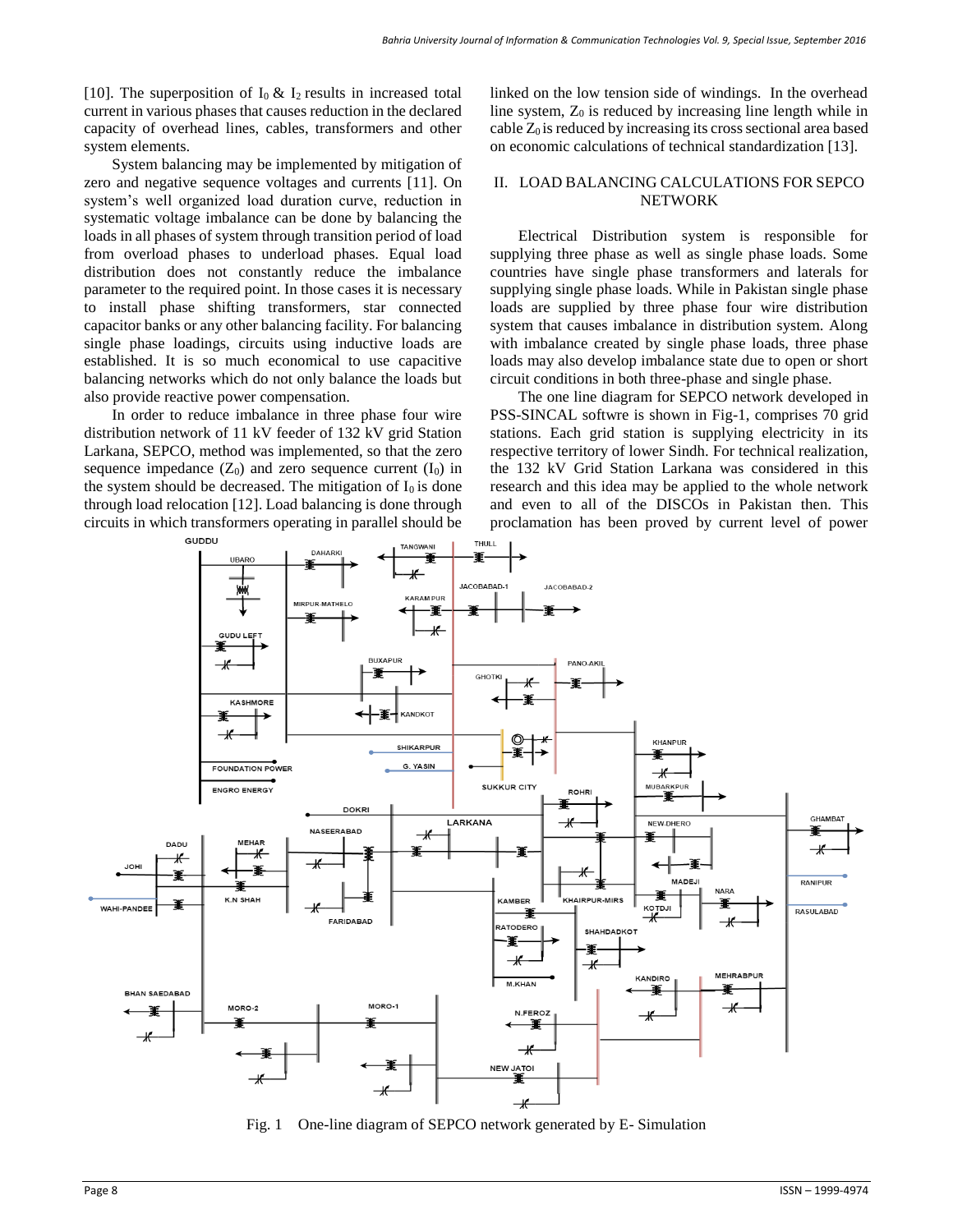losses in one of the 11 kV feeder of 132 kV Larkana Grid Station of SEPCO distribution network.

According to the survey conducted in 2015, it was found that power losses in the SEPCO distribution network of Larkana are 34.28 % [14], which is equal to around 1320 units loss per month. With an average unit cost of Rs. 15.00/ kWh, the annual wastage of money only for Larkana grid is approximately Billion Rs. 3.414 billions, which is due to technical power losses and power theft. These losses can be controlled by reducing technical losses proposed in this research.

The research addresses the goal of describing the influence of non-linear and imbalance loads on power system therefore one 132 kV Grid station Larkana is



Fig. 2. 11 kV Dhari Distribution Feeder from 132 kV Larkana Grid Station

selected from SEPCO distribution network, which supplies power to mainly Larkana district and its nearby surroundings. In this connection, one 11 kV Dhari feeder is taken into consideration at initial stage and that concept can be implemented on whole SEPCO network The under consideration 11 kV Dhari feeder is actually the distribution side for power consumers that supplies electricity to 28 transformers around its surroundings as shown in Fig.2.

Fig. 2 shows that all the 28 transformers supplied by Dhari feeders are overloaded unreliably during summer days and hence maximum imbalance can be recorded during this span of time.

#### III. RESULTS & DISCUSSIONS

 In this research work PSS-SINCAL software has been used to visualize the real time distribution network of SEPCO. PSS-SINCAL software is SIEMENS based German tool, which is commonly used to perform load flow studies, voltage dips and sigs calculation, short circuit analysis, power loss evaluation at different stages of power system etc.

 In order to calculate the power losses occurring due to imbalance load distribution, the proposed balancing method used is described. Before implementing this method, the losses on low tension side distribution feeder accumulated by all the transformers were 283.89 kW. But after the application of load balancing method, the power losses reduced to 222.29 kW as shown in Table-2. Table-1 illustrates the rating of different transformers installed over Dhari feeder.

| TABLE 1. Transformers' Ratings for 11 KV Dhari feeder |
|-------------------------------------------------------|
| of 132 KV LARKANA                                     |
| Grid Station (SEPCO)                                  |

| Quantity       | Transformer's Rating | <b>Total Capacity</b> |
|----------------|----------------------|-----------------------|
|                | (KVA)                | (KVA)                 |
| 6              | 50                   | 300                   |
| 5              | 100                  | 500                   |
| 8              | 150                  | 1200                  |
| 4              | 200                  | 800                   |
| 3              | 300                  | 900                   |
| $\mathfrak{D}$ | 500                  | 1000                  |
|                | Total                | 4700                  |

The main purpose of above discussed calculations is to decrease the amount of technical power losses occurring in SEPCO distribution network in Larkana area. Power Transformer losses (E<sub>T</sub>) consist of no-load losses ( $\Delta$  E<sub>NL</sub>) and load losses ( $\Delta$  E<sub>L</sub>) [16].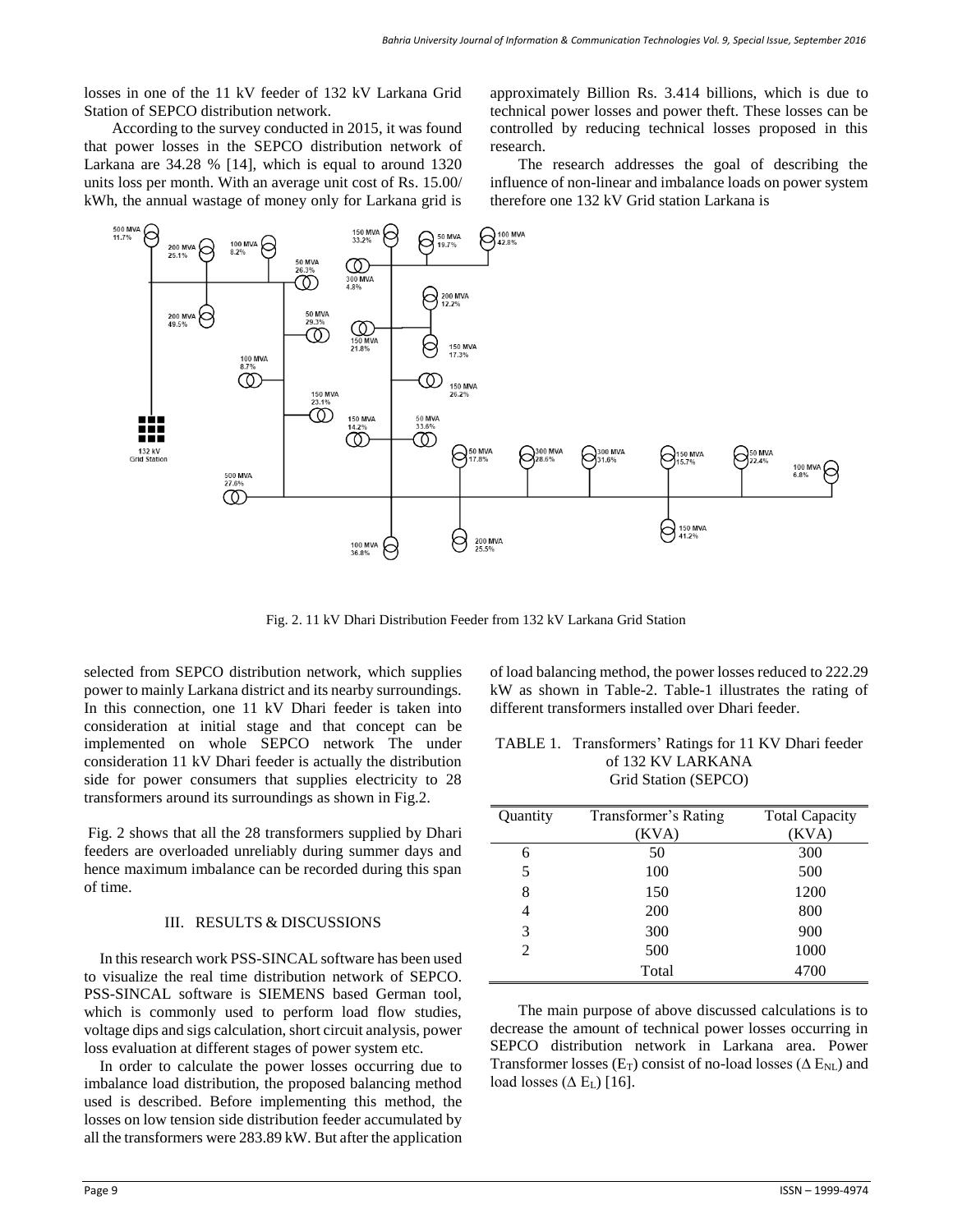Therefore, mathematically it can be shown as:

$$
\Delta E_T = \Delta E_{NL} + \Delta E_L \quad \text{kWh} \tag{2}
$$

Equation (2) [1] calculates power losses for transformers and since power loss at no load which is actually due to magnetizing current can be calculated by (3)

$$
\Delta E_{NL} = \Delta W_{NL} \times T \times 10^{-3} \qquad \text{kWh} \tag{3}
$$

Where  $\Delta W_{NL}$  is the idle no load loss obtained from the name plate of Transformer in kW and T is the running time of transformer in hours.

Load power losses can be calculated by (4) [1]

$$
\Delta E = \frac{\left[ \left\{ (E_P^2 + E_Q^2) \times k_f^2 \right\} \times R_{EQ} \right]}{\left[ V_{EQ}^2 \times T \right]}
$$
(4)

Where  $E_p$  and  $E_Q$  are the active and reactive powers appearing at transformer windings in "kWh" and " $10<sup>3</sup>$  kWh" respectively.  $V_{E0}$  is the equivalent voltage which is taken equal to the normal voltage of system  $V_{\text{norm}}$ .  $R_{\text{EO}}$  is the equal resistance of winding in ohms, and  $k_f$  is the form factor of load.

Sometimes form factor of load and its reactive energy consumption may not be declared. In such cases, the following (5) [1] is used to calculate energy consumption of load.

$$
\Delta E_L = 1.63 \left( \frac{E_P^2}{V_{norm} \times T} \right) R_{EQ} \quad \text{kWh} \tag{5}
$$

The correspondent resistance of system line which is actually a feeder line can be calculated by (6) [1]

$$
R_{EQ} = \frac{r_0 \times l}{1000} \quad \text{ohms} \tag{6}
$$

Where  $r_0$  is the specific resistance of power line in ohms/ Km and l is length of power line in meters.

Estimated and real power loss reduction by means of balancing the system (Unequal load distribution on various phases), can be calculated by (7) [6]

$$
\partial E = \Delta E(\mathbf{K}_{j1} - \mathbf{K}_{j2}) \quad \text{kWh} \tag{7}
$$

Where  $\Delta E$  is the power loss in 11 kV feeder circuit with balanced phase loads estimated by using (4) and  $K_{i1}$   $_{\&}\nK_{i2}$  are the imbalance parameters before and after balancing of network, which can be determined by (8) [6]

$$
K_{j} = [3 \times (\frac{I_{A}^{2} + I_{B}^{2} + I_{C}^{2}}{I_{A} + I_{B} + I_{C}})] \times (l + 1.5 \times \frac{R_{0}}{R_{PH}}) - (1.5 \times \frac{R_{0}}{R_{PH}})
$$
(8)

Where  $R_0/R_{PH}$  is the correspondence between the zero sequence and line phase resistances respectively and  $I_A$ ,  $I_B$ ,  $I_C$ are currents of three individual phases. Since the imbalance load data for various intervals can be obtained by installing smart meters at the distribution transformers.

When the values for load currents are missing, the following standard assumptions are used [15]

For lines with 
$$
\frac{R_0}{R_{PH}} = 1
$$
  $K_j = 1.13$   
For lines with  $\frac{R_0}{R_{PH}} = 2$   $K_j = 1.2$ 

When the system is imbalanced, averaging current needs to be focused, so as to distribute the balance equally among all three phases and the average current for three phase currents can be calculated by (9) [1]

$$
I_{avg} = \frac{(I_A + I_B + I_C)}{3}
$$
 (9)

In order to visualize the imbalance, difference in the currents needs to be measured as in (10) [2]

$$
\mathbf{I}_{\rm D} = \begin{vmatrix} \mathbf{I}_{\rm A} - \mathbf{I}_{\rm avg} \\ \mathbf{I}_{\rm B} - \mathbf{I}_{\rm avg} \\ \mathbf{I}_{\rm C} - \mathbf{I}_{\rm avg} \end{vmatrix}
$$
 (10)

Therefore the percentage imbalance can be calculated by (11) [2]

$$
\%I_{\text{imbal}} = \frac{\max(I_D) \times 100}{I_{\text{avg}}}
$$
\n(11)

The results calculated before and after balancing are shown in Table-2. It can be realized fromTable-2 that by using balancing method a major part of power can be saved, that proves to be economical for both customers and the producer.

TABLE 2. Power Loss Calculation Forum Balanced and Balanced Loadings On 11 KV Dhari feeder, Sepco Network

| <b>TRANSFOMER</b>           |               |                    | <b>POWER LOSS (kW)</b> |          |            |
|-----------------------------|---------------|--------------------|------------------------|----------|------------|
| <b>Serial</b>               | KVA           | $%$ <b>I</b> imbal | $K_{i1}$               | $K_{i2}$ | $K_{i1}$ - |
| No.                         | <b>Rating</b> |                    |                        |          | $K_{i2}$   |
|                             | 100           | 36.8%              | 2.32                   | 1.81     | 0.51       |
| $\mathcal{D}_{\mathcal{L}}$ | 200           | 25.1%              | 12.35                  | 11.17    | 1.18       |
| $\mathcal{R}$               | 200           | 49.5%              | 7.85                   | 7.11     | 0.74       |
| 4                           | 100           | 8.2%               | 5.26                   | 3.67     | 1.59       |
| 5                           | 50            | 26.3%              | 17.31                  | 15.23    | 2.08       |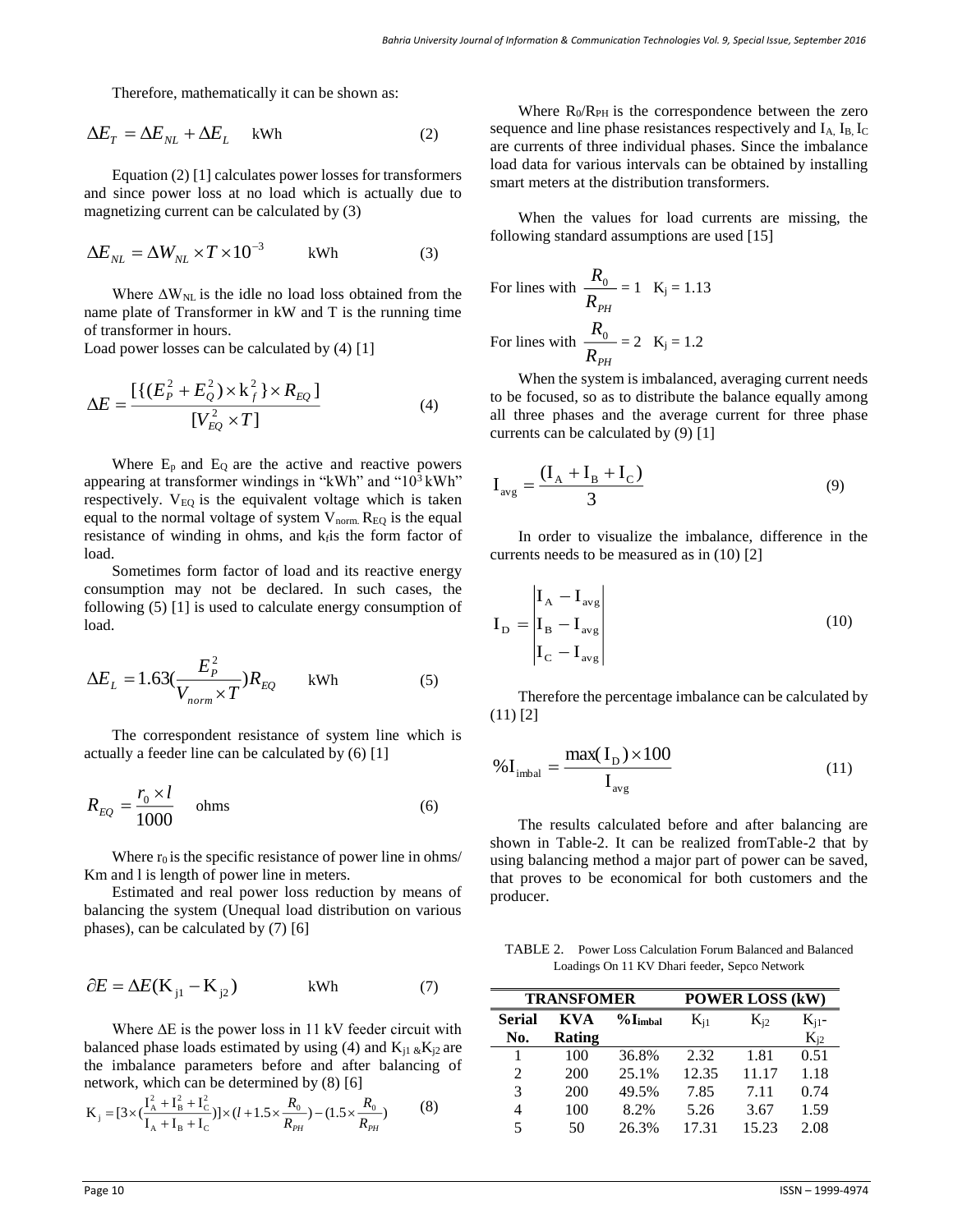| 6  | 50    | 29.3%                   | 5.85          | 3.22   | 2.63 |
|----|-------|-------------------------|---------------|--------|------|
| 7  | 100   | 8.7%                    | 11.47<br>9.68 |        | 1.79 |
| 8  | 150   | 19.57<br>15.77<br>23.1% |               | 3.8    |      |
| 9  | 150   | 14.2%                   | 11.48         | 9.87   | 1.61 |
| 10 | 150   | 21.8%                   | 7.64          | 2.67   | 4.97 |
| 11 | 300   | 4.8%                    | 15.64         | 13.91  | 1.73 |
| 12 | 150   | 33.2%                   | 16.3          | 13.7   | 2.6  |
| 13 | 50    | 19.7%                   | 3.4           | 1.8    | 1.6  |
| 14 | 100   | 42.8%                   | 5.7           | 3.8    | 1.9  |
| 15 | 200   | 12.2%                   | 8.87          | 6.14   | 2.73 |
| 16 | 150   | 17.3%                   | 6.78          | 2.54   | 4.24 |
| 17 | 150   | 26.2%                   | 13.98         | 11.23  | 2.75 |
| 18 | 50    | 33.6%                   | 3.56          | 2.78   | 0.78 |
| 19 | 50    | 17.8%                   | 1.23          | 1.02   | 0.21 |
| 20 | 200   | 25.5%                   | 4.65          | 3.32   | 1.33 |
| 21 | 300   | 28.6%                   | 13.67         | 11.51  | 2.16 |
| 22 | 300   | 31.6%                   | 19.56         | 15.45  | 4.11 |
| 23 | 150   | 15.7%                   | 8.57          | 5.64   | 2.93 |
| 24 | 150   | 41.2%                   | 6.37          | 3.73   | 2.64 |
| 25 | 50    | 22.4%                   | 0.87          | 0.34   | 0.53 |
| 26 | 500   | 27.6%                   | 23.47         | 20.78  | 2.69 |
| 27 | 100   | 6.8%                    | 8.72          | 6.83   | 1.89 |
| 28 | 500   | 11.7%                   | 21.45         | 17.57  | 3.88 |
|    | Total |                         | 283.89        | 222.29 | 61.6 |



Fig. 3 Transformers' ratings and their unbalance loading

Fig. 3 depicts the respective unbalancing loading of different transformer against their rating installed over Dhari feeder.

### IV. ECONOMIC EFFECTS

In order to increase the efficiency of distribution network and to meet the economical requirements of power, it is required to calculate the losses on high tension and low tension sides of system.

While referring equations (1-10) and Table-2, losses can be calculated on low tension (L.T) side by (12) [1] as under.

$$
P_{LT} = \sum K_{j1} - \sum K_{j2}
$$
 (12)

 $P_{LT}$  = (283.89-222.29) = 61.6 kW

 In order to calculate losses on high tension (H.T) side of distribution system equation (13) [6] is used.

$$
P_{HT} = I^2 \times (\frac{\rho \times l}{A}) = 5.89 \text{ kW}
$$
 (13)

Equation (13) [6] calculates Ohmic losses on high voltage side of distribution system, which are actually winding resistance losses. Where  $\bar{p}$  is the resistivity of winding wire, which on average is taken as 0.1 ohms / m

$$
W = P_{LT} + P_{HT} \tag{14}
$$

 $W = 61.6 + 5.89 = 67.49$  kW

Equation (13) provides the overall losses on the Dhari distribution feeder.

| TABLE 3. Economic effect outcome with cost recovery period for different |
|--------------------------------------------------------------------------|
| Transformer bays                                                         |

| Transformer<br>(KVA) | Same Rated<br><b>Transformers</b><br>Quantity | Cumulative<br>Consumers | Reduction of<br>power loss<br>after<br>implementing<br>proposed<br>method in<br>(kW) | Saving after<br>implementing<br>balancing<br>proposed<br>method in<br>(Million Rs.) | Expenditure for<br>Implementing<br>method in<br>(Million Rs.) | Time for<br>total cost<br>recovery<br>(Months) |
|----------------------|-----------------------------------------------|-------------------------|--------------------------------------------------------------------------------------|-------------------------------------------------------------------------------------|---------------------------------------------------------------|------------------------------------------------|
| 50                   | 6                                             | 69                      | 7.83                                                                                 | 0.3341                                                                              | 0.1013                                                        | $\overline{4}$                                 |
| 100                  | 5                                             | 113                     | 7.68                                                                                 | 0.3277                                                                              | 0.0993                                                        | 4                                              |
| 150                  | 8                                             | 218                     | 25.54                                                                                | 1.0889                                                                              | 0.3301                                                        | 4                                              |
| 200                  | $\overline{4}$                                | 137                     | 5.98                                                                                 | 0.2552                                                                              | 0.0773                                                        | $\overline{4}$                                 |
| 300                  | 3                                             | 189                     | 8                                                                                    | 0.3414                                                                              | 0.1035                                                        | $\overline{4}$                                 |
| 500                  | 2                                             | 195                     | 6.57                                                                                 | 0.2803                                                                              | 0.0849                                                        | 4                                              |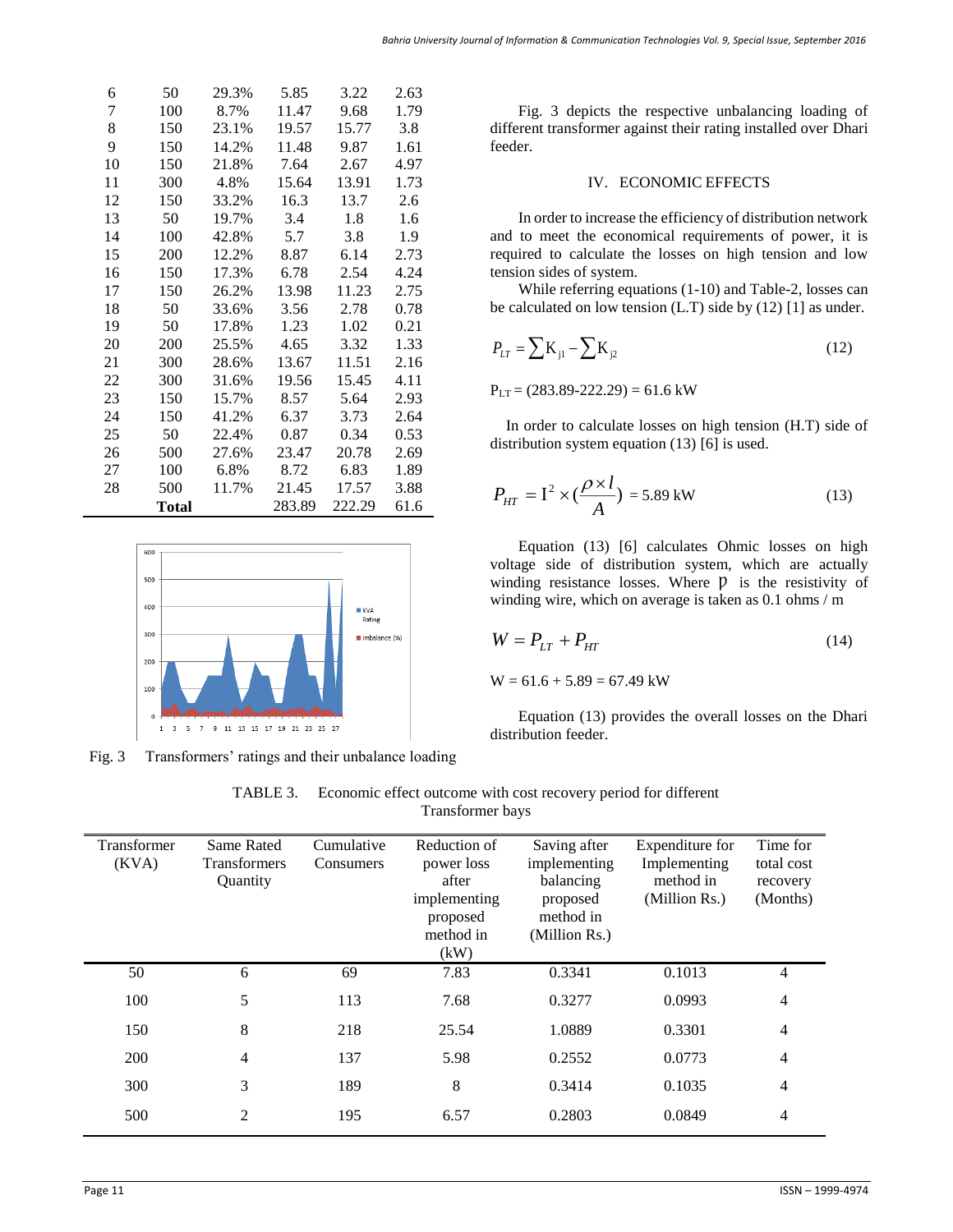The financial saving of implementing the above discussed solution annually will be approximately Rs. 2.88 Millions as shown in Tabl-2 and the cost may be recovered in around 4 months as shown in Table-3, for implementing proposed techniques in SEPCO feeders. Table-1 presents the full hand capacity information of all 28 transformers, installed over 11 kV Dhari feeder. Table-2 concisely illustrates the percentage of imbalance at all 28 transformers and loss accumulation after implementing the balancing method. Table-3 shows the life span recovery for implementing such balancing method at different rated transformers.

## V. CONCLUSIONS

On the basis of executed calculations, it is concluded that, the amount of technical losses occurring in 11 kV Dhari feeder, of 132 kV grid station Larkana in SEPCO distribution network is due to imbalanced load distribution before implementation of the proposed research. This data confirms that there was a big amount of electricity loss experienced in 11 kV Dhari feeder. By implementing the proposed research, it is proved that the losses could be reduced from 283.89 kW to 222.29 kW on the Low tension side of and a reduction of 5.89 kW in power loss could be achieved on High tension of one of SEPCO distribution network in the considered work area.

Application of load balancing reduces the methodological power losses in the small span of time with minimum expenditure. It is also worth noticing that all the distribution companies in Pakistan do not pay much attention to the power loss in distribution network, and greater revenue of distribution is lost due to that. In the conducted research on 11 kV Dhari feeder, which supplies electricity to 28 transformers, the maximum recorded percentage imbalance observed was on 200-kVA transformer that was 49.5%. The reason for this high imbalance was the implication of a B-16 wire size [13] of major overhead line. Over to this section of line, it is suggested that it must be replaced by a B-25 wire size [13]. With this change, the imbalance could be reduced from 49.5% to 32%. Finally it was also concluded that by load balancing, energy efficiency can be increased by load shifting and balanced planning by experienced personnel.

## VI. FUTURE RECOMMENDATIONS

It is recommended that a validated imbalanced three phase power flow program may be used to determine the percentage imbalance in voltage and current throughout the circuit. The optimal voltage regulation method that produced the least voltage spread uses the Load Tap changing transformer, step regulators, capacitors and distributed generators. It is however recommended that these devices may be located at midpoint of the circuit to produce the best overall improvements in voltage regulation, loss reduction and released capacity. It is also recommended that the size of conductors used for feeder should be such that it should not heat up when distribution line has more than 3% voltage imbalance or more than 10% current imbalance.

## ACKNOWLEDGEMENT

Authors are thankful to Wroclaw university of Science and Technology, Poland for providing free access to their laboratories to perform this research work. The first author is also thankful to Anwar Ali Sahito, Associate Professor at Department of Electrical Engineering Mehran University Jamshoro, Pakistan for his valuable suggestions and necessary recommendations. Authors are also thankful to SEPCO technical staff for providing the data required to conduct this research.

### **REFERENCES**

- [1] J. R. Aguero "Improving the efficiency of power distribution systems through technical and non-technical losses reduction" IEEE PES Transmission Distribution Conference and Exposition, Orlendo FL, pp. 1-8, 2012
- [2] A.A Sahito Z.A Memon, P.H Shaikh "Unbalanced Loading: An Overlooked Contributor to Power Losses in HESCO" Sndh Univ. Res. Jour. (Sci. Ser.) Vol. 47 (4) 779-782, 2015.
- [3] A. Siddique, G.S.Yadava, B. Singh, "Effects of voltage unbalance on induction motors" IEEE International Symposium on Electrical Insulation, 2004, pp. 26 – 29
- [4] I.Felea, E.Dale"Distorting and unbalanced states effects" University of Oradea Publishing agency 2002 p.p 145-151
- [5] V. V. ReddyG. Yesuratnam, M. S. Kalavathi "Impact of voltage and power factor change on primary distribution feeder power loss in radial and loop type of feeders." In IEEE International Conference on Emerging Trends in Electrical Engineering and Energy Management (ICETEEEM), Chennai India, pp. 70-76, 2012
- [6] C. H.Lin, C. S. Chen, H. J. Chuang, M. Y. Huang, C. W. Huang,, "An expert system for three-phase balancing of distribution feeders", IEEE Transactions on Power Systems, vol.23, no.3, pp. 1488-1496, 2008
- [7] P.MCosta and M.AMatos " Loss allocation in distribution networks with embedded generation" IEEE Transactions on Power Systems, vol.19, no.1, pp.384-389, 2004
- [8] M.G.Davoudi, A. Bashian, J. Ebadi " Effects of Unsymmetrical power transmission system on the voltage balance and power flow capacity of the lines" In IEEE 11<sup>th</sup> International Conference on Environment and Elec. Eng. (EEEIC),Venice Austria, pp.860-863 , 2012
- [9] R. M.Ciric, L. F. Ochoa "Power flow in four wire distribution networks-general approach" IEEE Transactions on Power Systems, vol.18, no.4, pp. 1283-1290, 2003
- [10] W. Lin,S.A. Mo "Multiple Harmonic Source Detection Equipment Identification with Cascade correlation Network" IEEE Transaction on Power Delivery, nr.3, 2005
- [11] T.Lund, J. E.Nielsen,P.Hylle, P.Sorensen, A. H.Nielsen, and G.Sorensen, "Reactive Power Balance in a Distribution Network with Wind Farms and CHPs," International Journal of Distributed Energy Resources, vol. 3, no. 2, pp. 113-138, 2007.
- [12] T. Lin, A. Domijan"On Power Quality Indices and Real Time Measurement" IEEE Transaction on Power Delivery, nr.4, 2005
- [13] A.Baggini "Cable sizing with reference to harmonic currents" 1st International LPQI Conference, Bologna, pp. 20-21, February 2003
- [14] http://www.ntdc.com.pk/Files/sepco.pdf
- [15] J.Alan, C.Forrest "Thermal Problems Caused by Harmonic Frequency Leakage Fluxes in Three – Phase, Three –